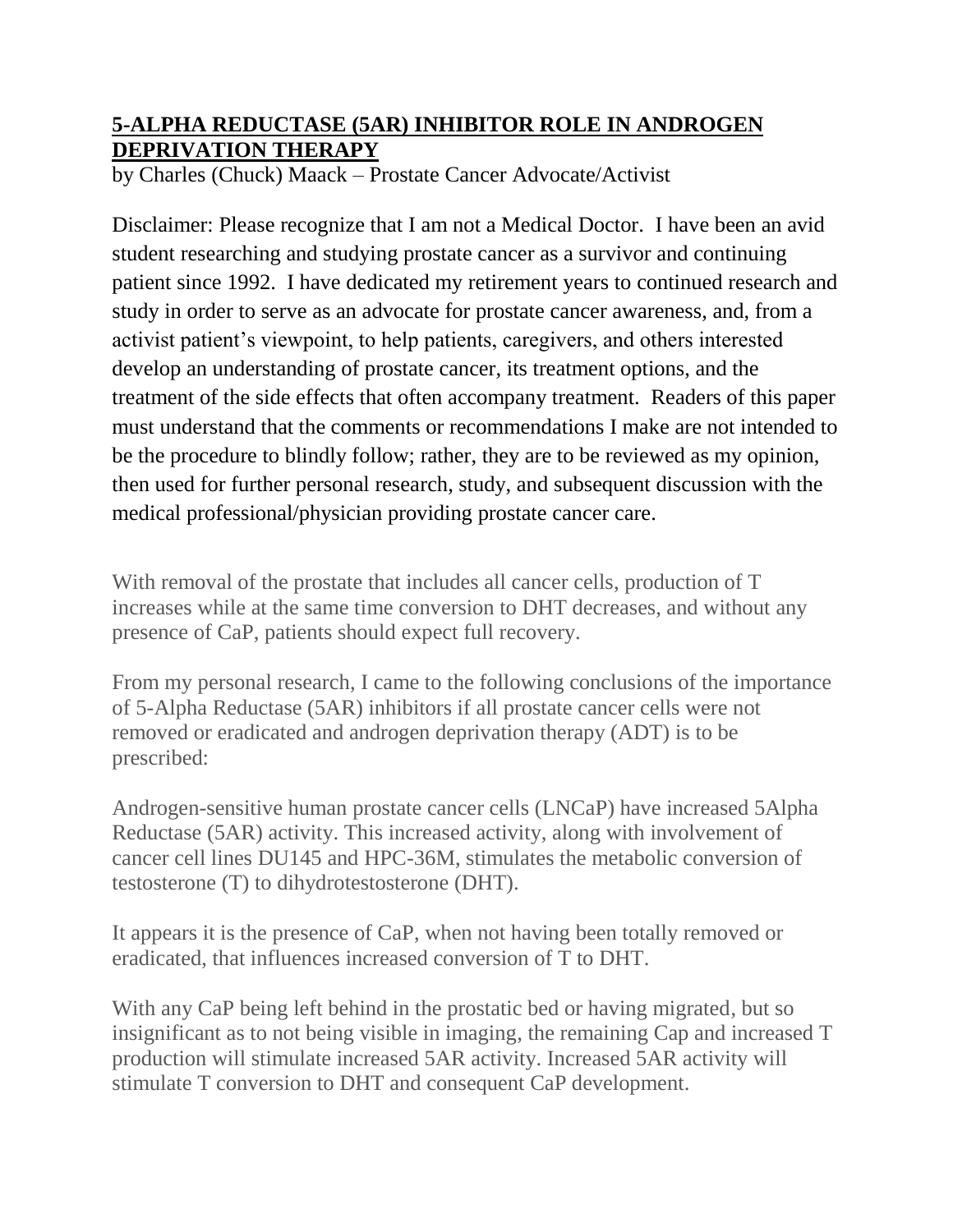DHT is known to be a much more powerful stimulant to CaP development than T.

With an increase in 5AR activity causing an increase of T conversion to DHT it stands to reason that this conversion must be inhibited.

5Alpha Reductase (5AR) consists of two enzymes, type 1 and type 2, that are present on prostate cancer (PC) cells. Both are involved in the conversion of T to DHT. T has more difficulty accessing androgen receptors (AR) on prostate cancer cells, and it is when T comes upon the 5AR enzyme that it is converted to dihydrotestosterone (DHT) that has a better propensity to access the AR and then stimulate PC cell growth. Antiandrogens are administered to block the AR from T access and the consequent conversion to DHT, yet it is difficult to entirely block all AR. Though LHRH agonists are administered to diminish T production by wearing out leydig cells in the testicles, they do not diminish T production from the adrenal glands. Thus, to provide yet another safeguard to PC cell growth, a 5AR inhibitor (dutasteride/Avodart or finasteride/Proscar) is administered to inhibit the conversion of T to DHT. With finasteride/Proscar only known to inhibit type 2, while dutasteride/Avodart is known to inhibit both types 1 and 2, many physicians, as well as advocates with experience with ADT3, opt for dutasteride/Avodart as the third medication in triple hormonal blockade. And with other trials/studies having determined that dutasteride fills a role in PC cell apoptosis as well as inhibiting cell proliferation, dutasteride/Avodart has gained more acceptance.

There have been studies that have determined that 5AR type 1 is even increased and type 2 somewhat decreased during development of prostate cancer. And both type 1 and type 2 expression is increased in recurrent and metastatic cancers, suggesting that both enzymes may be important in the development and progression of prostate cancer.

This leads to the argument I totally support, as do those Medical Oncologists we know who specialize specifically in prostate cancer research and treatment, that a